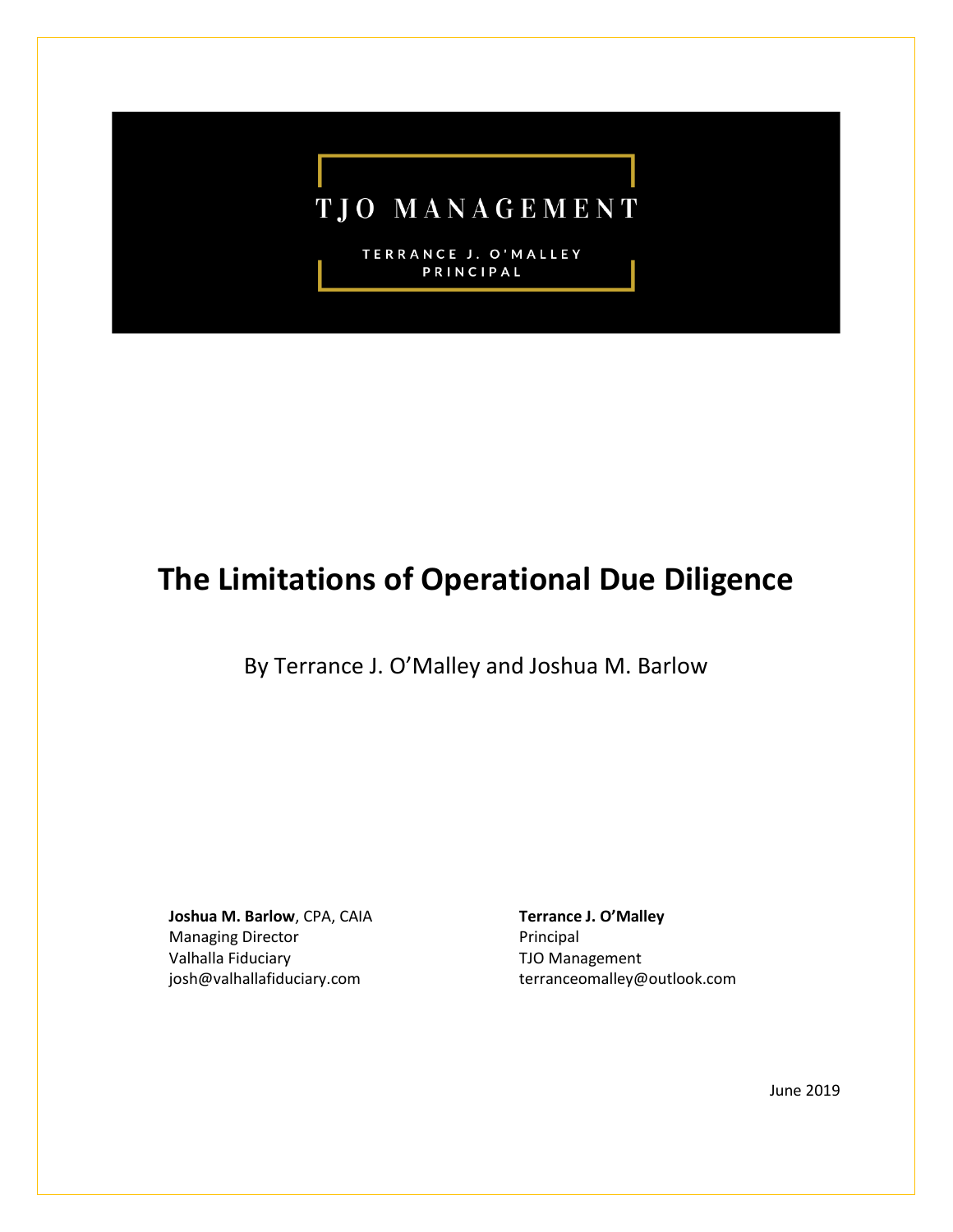### **The Limitations of Operational Due Diligence**

#### *By Terrance J. O'Malley and Joshua M. Barlow*

As operational due diligence efforts become increasingly more expansive, it might seem that the process can safeguard against every significant issue that may arise with making an investment. Unfortunately, another high-profile fund will eventually fail due to operational problems and may lead many in the industry to express surprise at some of the fund's investors. Operational due diligence, or "ODD", seeks to prevent problematic investments, but also has certain inherent limitations. ODD may not necessarily uncover or predict every problem that managers might encounter – or that investors might experience. In other words, operational risk can never be completely eliminated regardless of the level of ODD performed. This article reviews some of ODD's inherent limitations.

#### **Purpose for Operational Due Diligence**

ODD refers generally to the review process undertaken by allocators seeking to evaluate operational risk at an investment manager's firm and in the manager's investment funds. ODD may be performed by the investor or by a third-party consultant hired by the investor. Detailed and thorough ODD will help the investor understand the level of operational risk and identify ways to decrease it. In addition, the ODD process and resulting review materials can serve to demonstrate that an investor conducted an adequate review prior to making or continuing with an investment. This documentation may be necessary if a significant operational issue arises in the future.

ODD can be characterized as an examination of two areas. First, the process seeks to assess objective, measurable, and quantitative operational issues. For instance, the ODD process will generally look to determine that a manager has acceptable internal systems and controls, reasonable policies and procedures, a sound fund and firm structure, and reputable outside service providers. The ODD process is typically well suited to make these determinations. Second, the process seeks to assess less measurable qualitative issues. For example, the ODD process will attempt to evaluate the skills and abilities of employees, firm culture, moral character and ethics. This part of the process necessarily involves a certain degree of subjectivity and experience in spotting potential issues.

**Terrance J. O'Malley** is currently the principal of TJO Management LLC and co-author of *The Insiders' Guide to Hedge Funds – Successfully Managing the Middle and Back Office* (Wolters Kluwer). **Joshua M. Barlow**, CPA, CAIA, is the Founder and Principal at Valhalla Fiduciary, LLC, a firm that specializes in providing independent nonexecutive directorships within the asset management industry, as well as operational due diligence consulting services. The views expressed by the authors are their own and not those of any current or prior employer.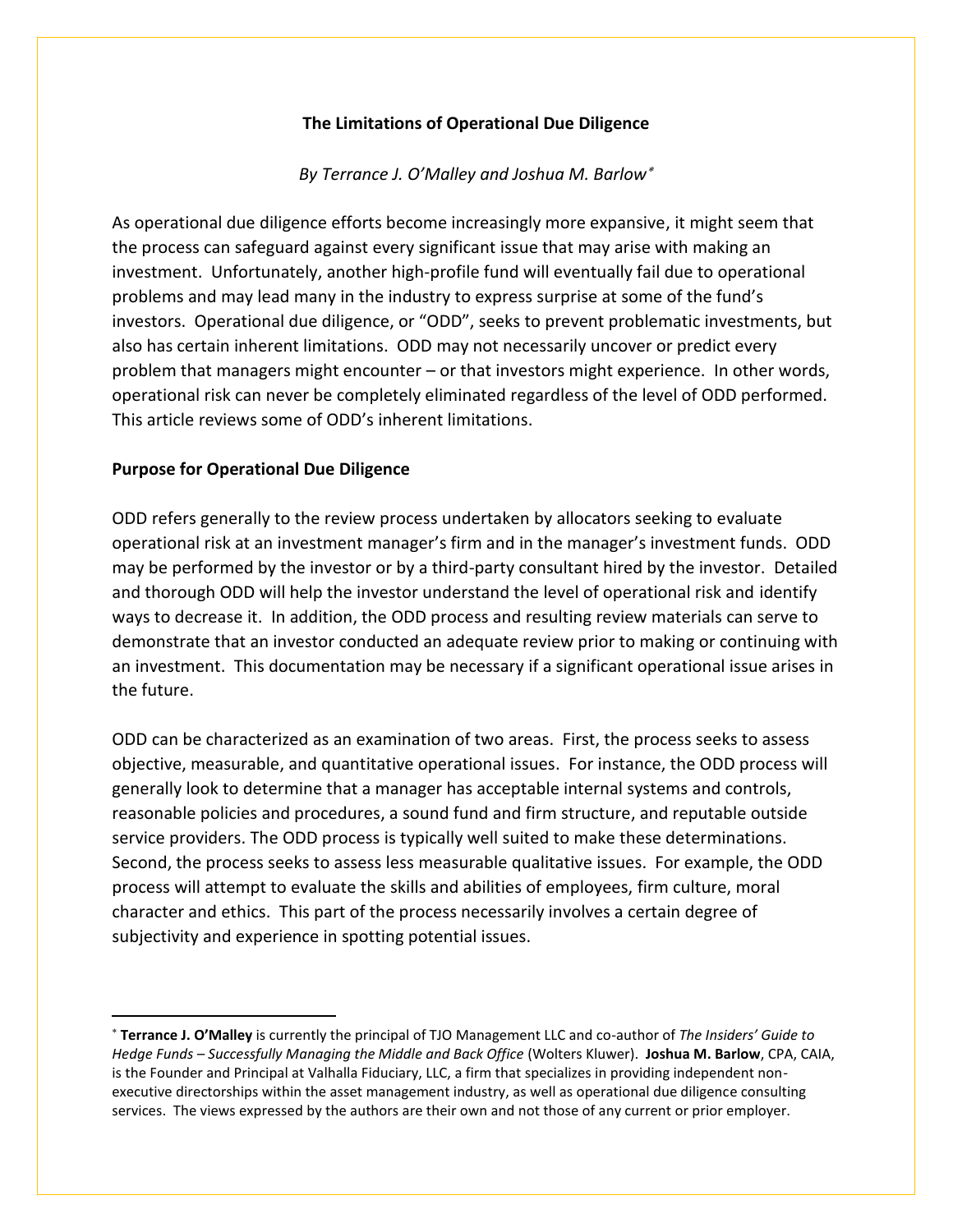#### **Limitations of the Operational Due Diligence Process**

While the ODD process seeks to minimize the operational risk of investing in a private fund, the ODD process cannot be expected to identify and prevent every potential problem that might arise. Some of these inherent limitations are described below.

*Limited Scope and Resources*. While the ODD process can be very thorough and intensive, itis still limited by time and resources. As a result, and notwithstanding the best efforts of the ODD team, some issues or potential issues can go undetected. In addition, the depth of the ODD process can vary across the industry. Some investors maintain designated teams of experts who spend vast amounts of time on the project or engage an outsourced consultant, while others may conduct very limited amounts of ODD as part of a broader investment due diligence process.

*It's About Investing*. Ultimately, ODD is about the larger undertaking of making investments, and is therefore only one component of the process. As a result, the ODD portion could be impacted by the other components, such as a potential manager's likelihood of success, unique investment strategy, assets under management or general reputation.

*The Immeasurables*. Not every potential issue is fully measurable, particularly those relating to character and ethics. The ODD process attempts to glean information about these immeasurable qualities and to limit the potential for problems, but it is unfortunately impossible to entirely eliminate the risk relating to a manager's character and ethics.

*Expertise and Quality of the ODD Team*. A typical ODD team will consist of members each with various backgrounds and areas of expertise. Perhaps unsurprisingly, the focus of the ODD process will be on those areas the team members know best, while other areas may not receive the same degree of attention. Similarly, some ODD teams vary in the quality and consistency of their composition. The best ODD teams are experienced and well compensated, and stay together over the course of several years. In some circumstances, however, ODD members are tempted to leave for positions that, for a variety of reasons, may be considered more appealing. Turnover among ODD team members can impact the quality of ODD reviews.

*More than Documents*. An ODD team typically will request and review a voluminous amount of documents from the manager and the fund. While documents can help paint a better picture of the firm and the fund, these materials are typically highly polished, making them somewhat limited in value. It's also possible for an ODD team to spend a disproportionate amount of time reviewing documents. The best ODD teams should be able to key in on the most significant and unique information contained in documents and also look beyond them to spot potentially significant issues.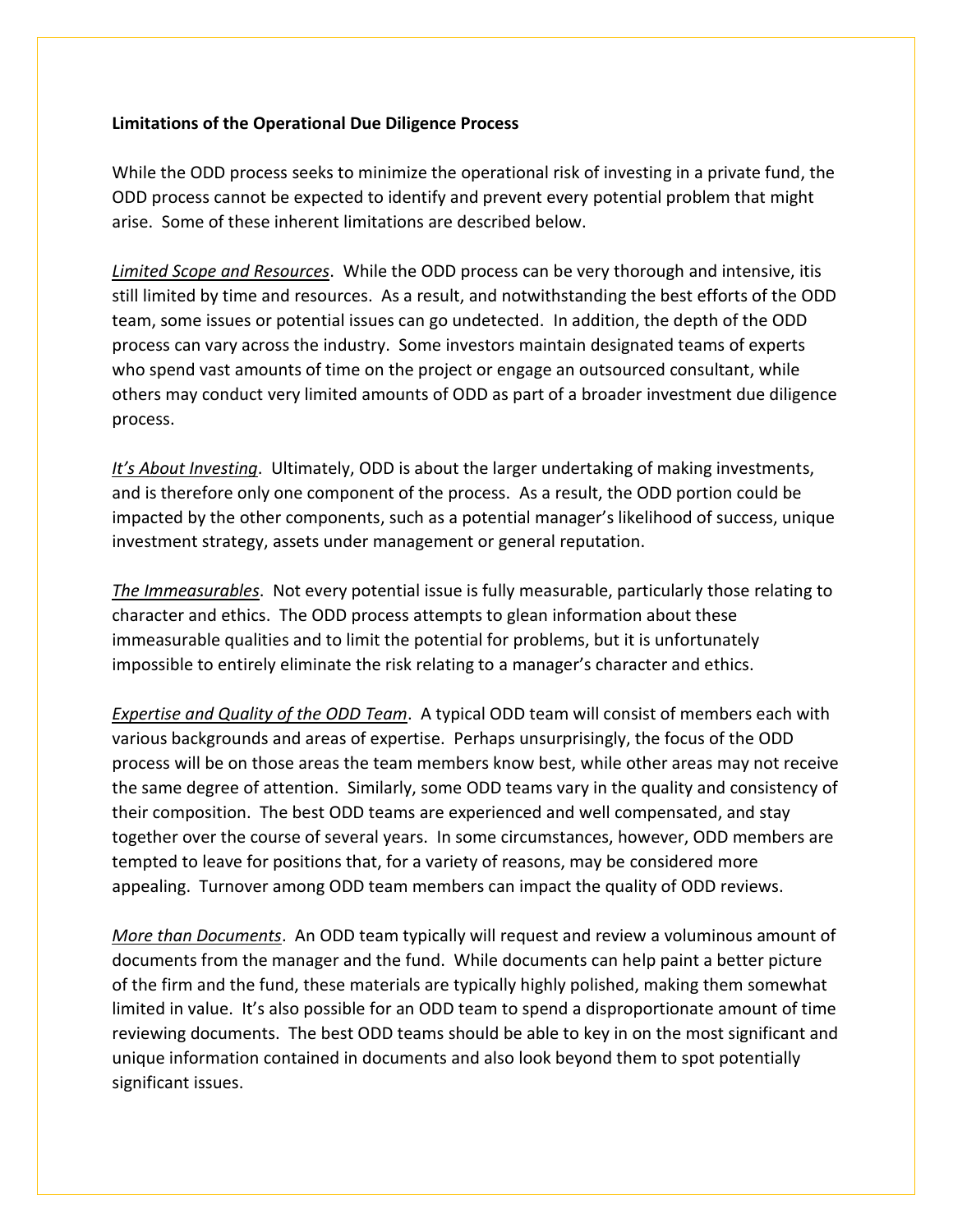*One Size Doesn't Fit All*. Management firms, including their middle and back offices, tend to be leanly staffed, particularly in the startup phase. Firms also employ various investment strategies that impact the complexity of their operations. So systems and structures that might work well for one firm may not work as well for another, and may also depend on the skill sets of the manager's personnel. Consider, for example, a manager who hires a CFO or COO and also designates that person as the firm's Chief Compliance Officer. In some cases, the CFO/COO might be very knowledgeable about compliance requirements and have prior experience in the CCO role. In other cases, the individual could be wholly lacking in CCO experience. The ODD team will then need to make a qualitative assessment about the risks this arrangement presents, and whether those risks are acceptable. Other areas are also likely to surface, making comparisons from one manager to another very challenging and requiring a great deal of experienced judgment.

*Industry Group Think*. The intensity of the ODD may vary depending on whether other wellknown allocators are already invested in the fund and on whether the firm and fund are large, prominent and well regarded. The presence of other allocators, for example, may suggest that ODD reviews have been completed and that investors have already have a high degree of comfort with the manager in question. Of course, the reverse may be true as well. Nevertheless, the presence of other allocators, the size of the fund and reputation of the manager should not lessen the allocator's duty to perform an adequate level of initial and ongoing ODD.

*The Constant State of Flux*. The business of running a private fund is in a constant state of flux with new products and technology emerging at a fast pace. What might be considered a best practice today might not be a best practice tomorrow. Likewise, what was considered an absolute necessity yesterday may not be required today. A good ODD process depends in part on the ability of the ODD team to keep pace with ever-changing developments in the private fund industry, including those brought on by advances in products and technology.

*Initial Versus Ongoing ODD*. Leverage changes once an investment is made, and explicit and implicit costs arise with redeeming and replacing a manager. As a result, ODD can become more challenging when it moves to the monitoring or ongoing phase. With a successful manager, at times the ODD team may face more of a negotiation and may be limited to reviewing what the manager is willing to provide, both in terms of documents and systems, as well as personnel.

#### **Conclusion**

The ODD process serves a number of useful purposes, including most prominently the ability to avoid investments that will be subject to operational issues. The limitations described above, however, underscore the fact that even the most thorough and in-depth ODD process cannot